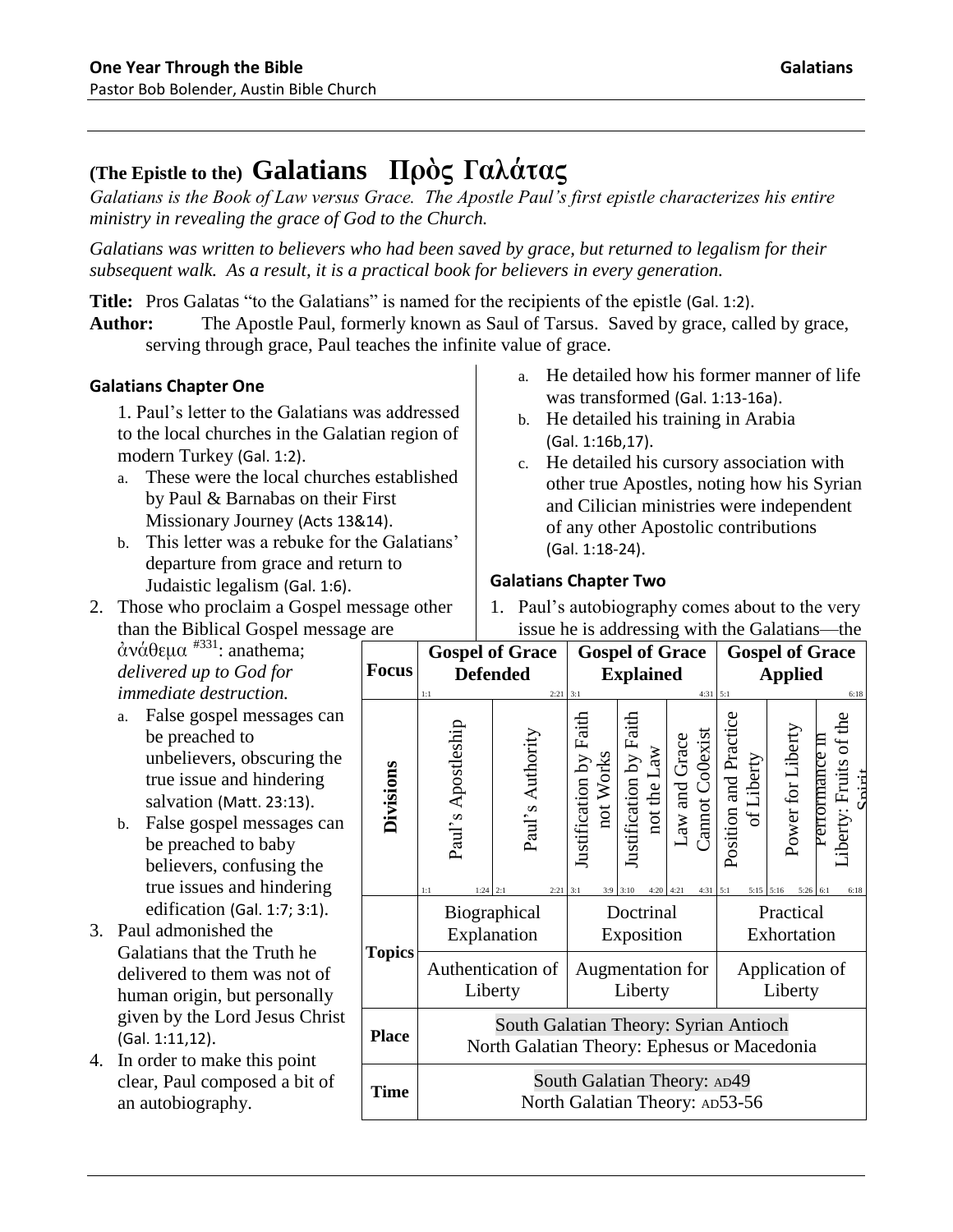problem of a believer falling away from grace and returning to legalism.

- 2. Paul described a journey to Jerusalem in the company of Barnabas and Titus (Gal. 2:1-5).
	- a. Some associate this trip with the Grace & Law conference of Acts 15.
	- b. It is better to associate this trip with the famine relief mission of Acts 11:27-30.
	- c. On this journey, false brethren (Jews) infiltrated Jerusalem Bible Church intending to subject the believers there to legalism (Gal. 2:4).
- 3. The Apostles Paul and Barnabas departed from the Apostles James and Peter and John (Gal. 2:6-10).
	- a. They parted in fellowship with one another.
	- b. They understood that each Apostle had been given a different burden.
		- 1) Peter's was a burden to the Jews, and he used his Aramaic nickname Cephas to minister to the Aramaicspeaking Jews.
		- 2) Paul's was a burden to the Gentiles (despite personal patriotism for his fellow Jews).
	- c. They agreed to the principles of grace and the unity of the Church.
- 4. Paul saw how the dangerous threat of legalism in Jerusalem affected Peter on a subsequent visit of Peter's in Antioch (Gal. 2:11-21).
	- a. The influence of false brethren in Jerusalem developed into a distinctive "party of the circumcision" (NAS) or "circumcision group" (NIV) (v.12b).
	- b. The Apostle James got caught up in the Judaistic legalism (v.12a).
	- c. When the Apostle Peter compromised on the grace issue, Paul rebuked him privately (vv.11,12).
	- d. Peter continued in the hypocrisy and influenced many others in the same manner—even Barnabas was carried away (v.13)—so Paul launched into a

public rebuke and exhortation to grace (vv.14-21).

## **Galatians Chapter Three**

- 1. Having established that the message of Jesus Christ is a message of grace (Gal. 1), and that even Apostles like Peter, James, & Barnabas can be side-tracked into legalism (Gal. 2), Paul returns his focus to the Galatian local churches (Gal. 3:1).
- 2. Paul's logical argument was phrased as a question: Was your salvation achieved by the Law, or by faith? (Gal. 3:2)
- 3. This logic showed how spiritual maturity must likewise be achieved through faith rather than through the Law (Gal. 3:3).
- 4. The Galatians were encouraged by the reality that their faith in Christ justified them in the pattern of Abraham's faith as "sons of Abraham" (Gal. 3:6-9).
- 5. The Law was a "curse," but salvation by grace through faith is a blessing (Gal. 3:10-14).
- 6. The Mosaic Law, coming 430 years after the Abrahamic Covenant could not and did not invalidate or nullify the promise of blessing through the Seed (Christ) (Gal. 3:15-18).
	- a. The Law served an instructive purpose in the Dispensational plan of God. It taught the inability of fallen man to measure up to God's standard of righteousness (Gal. 3:19-22).
	- b. By virtue of the work of Jesus Christ to fulfill the Law, the new Dispensation of grace teaches the grace of God to provide His very righteousness to man in response to each person's faith in Christ (Gal. 3:23-29).

## **Galatians Chapter Four**

- 1. Paul uses the metaphor of a child and a slave to communicate the blessings we have as Sons of God (Gal. 4:1 7).
- 2. By returning to Judaistic legalism, the Galatian churches were returning to bondage (Gal. 4:8 11).